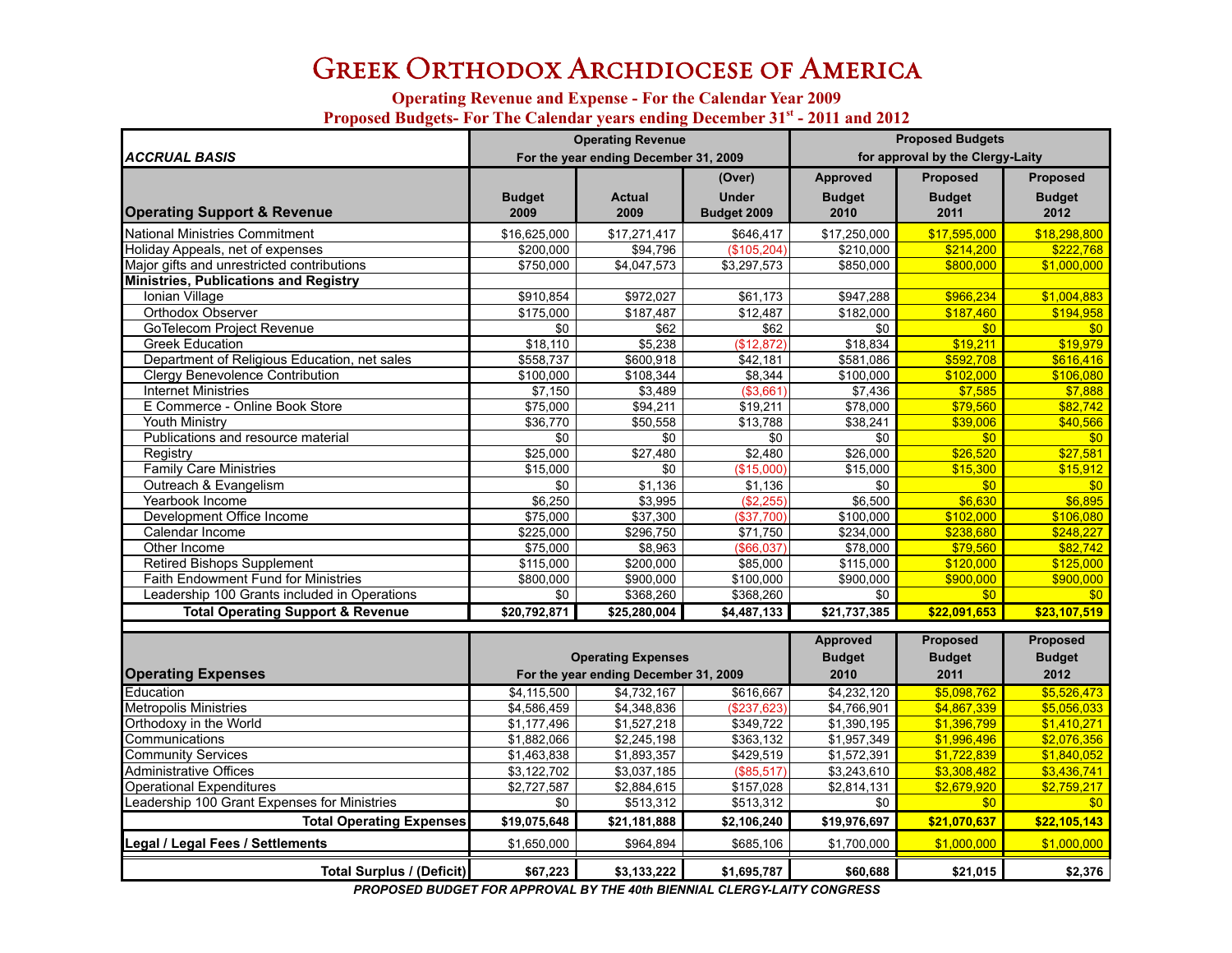| <b>IEducation</b>                    | <b>Budget</b><br>2009 | <b>Actual</b><br>2009 | Over<br>(Under)<br>Budget 2009 | <b>Approved</b><br><b>Budget</b><br>2010 | <b>Proposed</b><br><b>Budget</b><br>2011 | <b>Proposed</b><br><b>Budget</b><br>2012 |
|--------------------------------------|-----------------------|-----------------------|--------------------------------|------------------------------------------|------------------------------------------|------------------------------------------|
|                                      |                       |                       |                                |                                          |                                          |                                          |
| <b>Holy Cross Theological School</b> | \$1,200,000           | \$1,200,000           | \$0                            | \$1,200,000                              | \$1,350,000                              | \$1,500,000                              |
|                                      |                       |                       |                                |                                          |                                          |                                          |
| <b>Greek Education &amp; Culture</b> | \$440,500             | \$459,010             | \$18,510                       | \$458,120                                | \$467,282                                | \$485,974                                |
|                                      |                       |                       |                                |                                          |                                          |                                          |
| <b>Marriage &amp; Family</b>         | \$175,000             | \$77,124              | (\$97,876)                     | \$182,000                                | \$185,640                                | \$193,066                                |
|                                      |                       |                       |                                |                                          |                                          |                                          |
| Dept of Religious Education*         | \$730,000             | \$972,361             | \$242,361                      | \$759,200                                | \$774,384                                | \$805,359                                |
|                                      |                       |                       |                                |                                          |                                          |                                          |
| <b>Youth Ministry</b>                | \$560,000             | \$530,074             | (\$29,926)                     | \$582,400                                | \$594,048                                | \$617,810                                |
|                                      |                       |                       |                                |                                          |                                          |                                          |
| <b>Ionian Village</b>                | \$1,010,000           | \$1,439,098           | \$429,098                      | \$1,050,400                              | \$1,071,408                              | \$1,114,264                              |
|                                      |                       |                       |                                |                                          |                                          |                                          |
| <b>Faith Endowment Grants</b>        | \$0                   | \$54,500              | \$54,500                       | \$0                                      | \$56,000                                 | \$60,000                                 |
|                                      |                       |                       |                                |                                          |                                          |                                          |
| Ionian Village - Improvements        |                       |                       |                                | \$0                                      | \$600,000                                | \$750,000                                |
|                                      |                       |                       |                                |                                          |                                          |                                          |
| <b>Total</b>                         | \$4,115,500           | \$4,732,167           | \$616,667                      | \$4,232,120                              | \$5,098,762                              | \$5,526,473                              |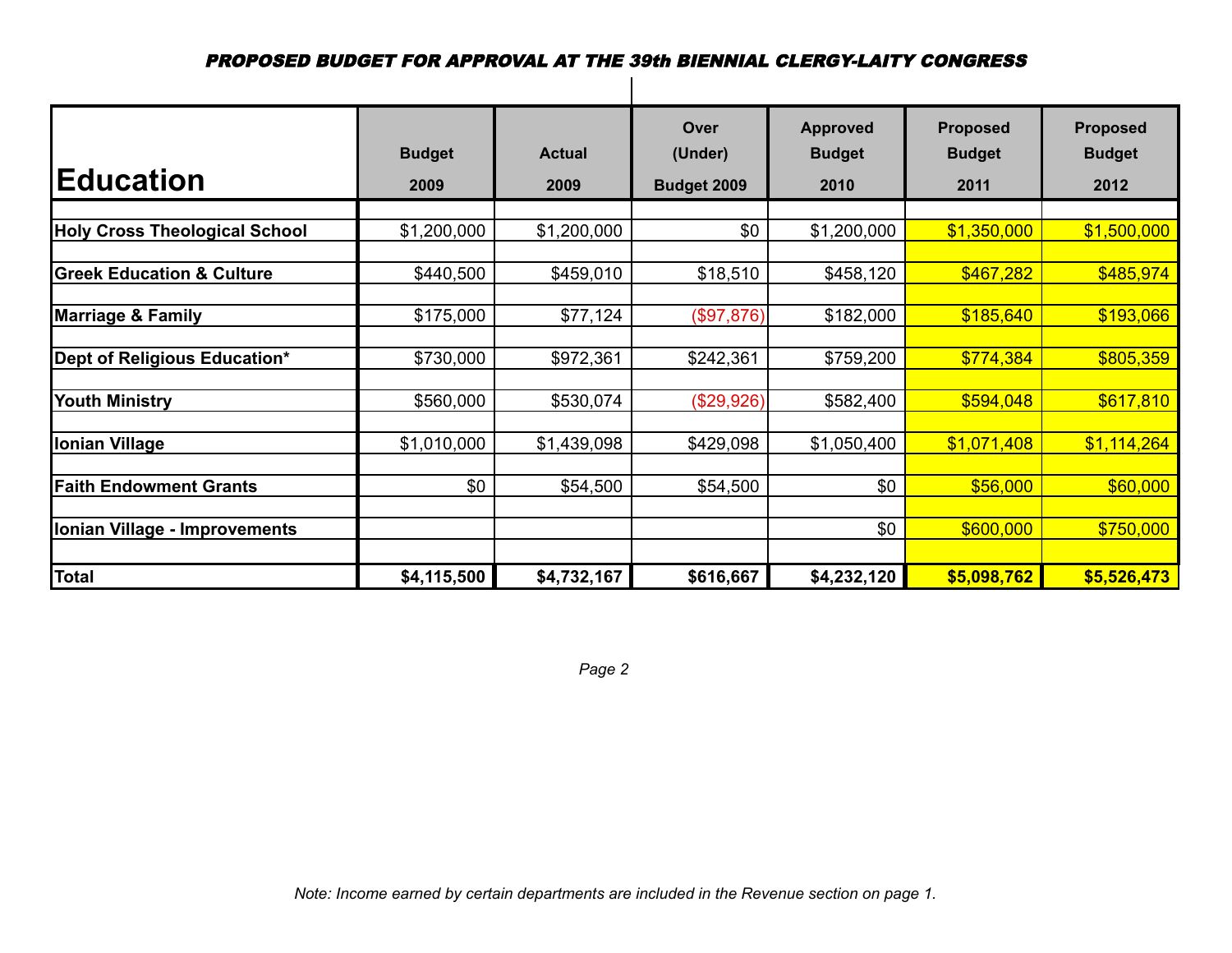|                                    |               |               | Over        | <b>Approved</b> | <b>Proposed</b> | <b>Proposed</b> |
|------------------------------------|---------------|---------------|-------------|-----------------|-----------------|-----------------|
|                                    | <b>Budget</b> | <b>Actual</b> | (Under)     | <b>Budget</b>   | <b>Budget</b>   | <b>Budget</b>   |
| <b>Metropolis Ministries</b>       | 2009          | 2009          | Budget 2009 | 2010            | 2011            | 2012            |
|                                    |               |               |             |                 |                 |                 |
| <b>Archdiocesan District</b>       | \$591,730     | \$444,235     | (\$147,495) | \$615,400       | \$627,708       | \$652,816       |
|                                    |               |               |             |                 |                 |                 |
| <b>Metropolis of New Jersey</b>    | \$519,100     | \$450,938     | (\$68,162)  | \$539,860       | \$550,657       | \$572,683       |
| <b>Metropolis of Chicago</b>       | \$644,200     | \$705,534     | \$61,334    | \$669,955       | \$683,354       | \$710,688       |
| <b>Metropolis of Boston</b>        | \$417,575     | \$401,005     | (\$16,570)  | \$434,275       | \$442,961       | \$460,679       |
| <b>Metropolis of San Francisco</b> | \$444,710     | \$446,144     | \$1,434     | \$462,500       | \$471,750       | \$490,620       |
| <b>Metropolis of Atlanta</b>       | \$540,950     | \$566,424     | \$25,474    | \$562,590       | \$573,842       | \$596,795       |
| <b>Metropolis of Pittsburgh</b>    | \$400,000     | \$457,152     | \$57,152    | \$415,000       | \$425,000       | \$440,000       |
| <b>Metropolis of Detroit</b>       | \$400,000     | \$324,887     | (\$75, 113) | \$415,000       | \$425,000       | \$440,000       |
| <b>Metropolis of Denver</b>        | \$400,000     | \$355,704     | (\$44,296)  | \$415,000       | \$425,000       | \$440,000       |
| <b>Retired Bishops</b>             | \$228,194     | \$196,813     | (\$31,381)  | \$237,321       | \$242,067       | \$251,750       |
| <b>Total</b>                       | \$4,586,459   | \$4,348,836   | (\$237,623) | \$4,766,901     | \$4,867,339     | \$5,056,033     |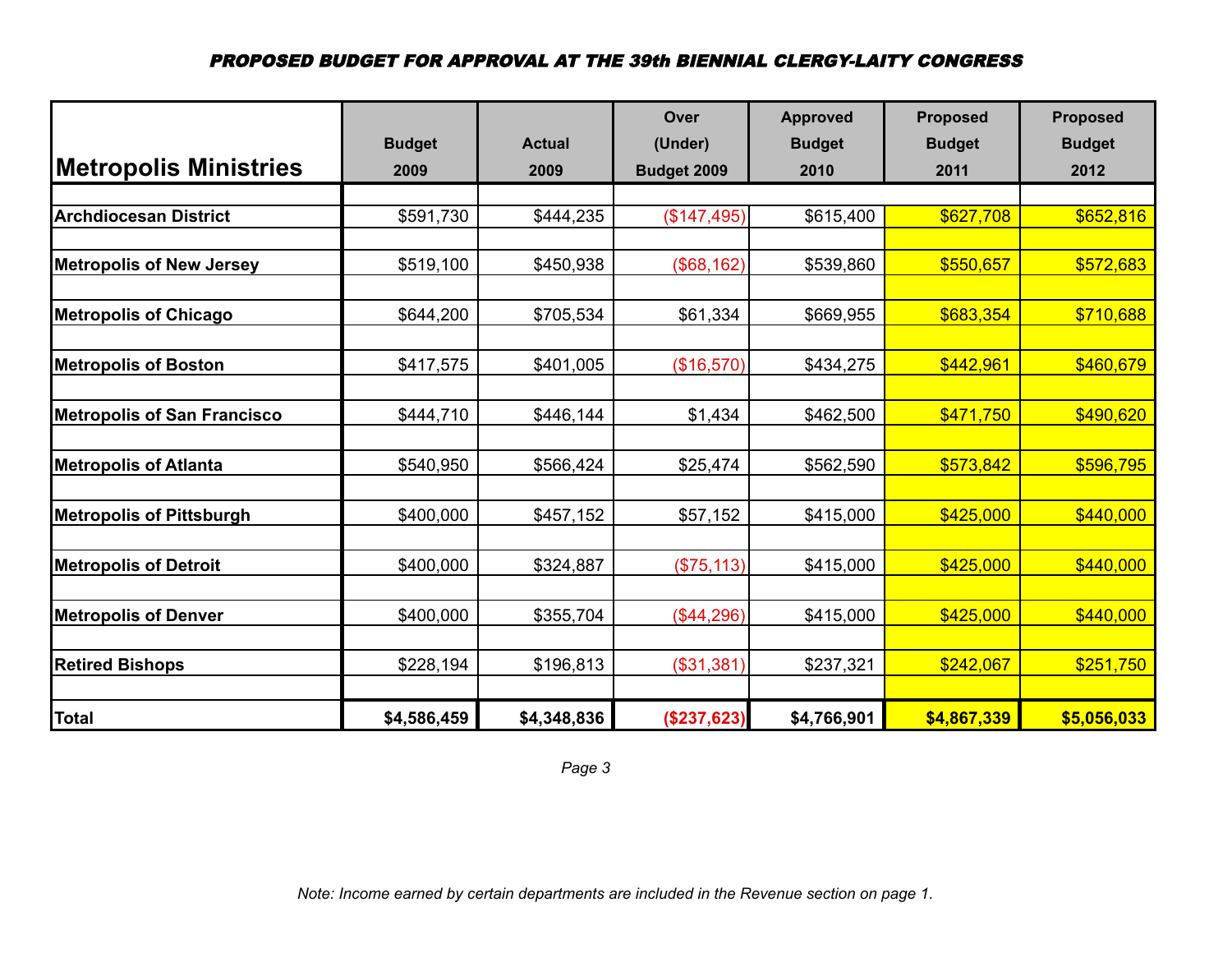|                                        |               |               | Over        | Approved      | <b>Proposed</b> | <b>Proposed</b> |
|----------------------------------------|---------------|---------------|-------------|---------------|-----------------|-----------------|
|                                        | <b>Budget</b> | <b>Actual</b> | (Under)     | <b>Budget</b> | <b>Budget</b>   | <b>Budget</b>   |
| <b>Orthodoxy in the World</b>          | 2009          | 2009          | Budget 2009 | 2010          | 2011            | 2012            |
|                                        |               |               |             |               |                 |                 |
| <b>IEcumenical Patriarchate</b>        | \$800,000     | \$800,000     | \$0         | \$1,000,000   | \$1,000,000     | \$1,000,000     |
|                                        |               |               |             |               |                 |                 |
| <b>Orthodox Missions Center</b>        | \$60,000      | \$60,000      | \$0         | \$60,000      | \$60,000        | \$60,000        |
|                                        |               |               |             |               |                 |                 |
| <b>Support to Religious Affiliates</b> | \$20,607      | \$19,999      | (\$608)     | \$21,431      | \$21,860        | \$22,734        |
|                                        |               |               |             |               |                 |                 |
| <b>Ecumenical Office</b>               | \$296,889     | \$378,145     | \$81,256    | \$308,764     | \$314,939       | \$327,537       |
|                                        |               |               |             |               |                 |                 |
| <b>Patriarchal Visit - Net</b>         | \$0           | \$269,074     | \$269,074   | \$0           | \$0             | \$0             |
|                                        |               |               |             |               |                 |                 |
| <b>Total</b>                           | \$1,177,496   | \$1,527,218   | \$349,722   | \$1,390,195   | \$1,396,799     | \$1,410,271     |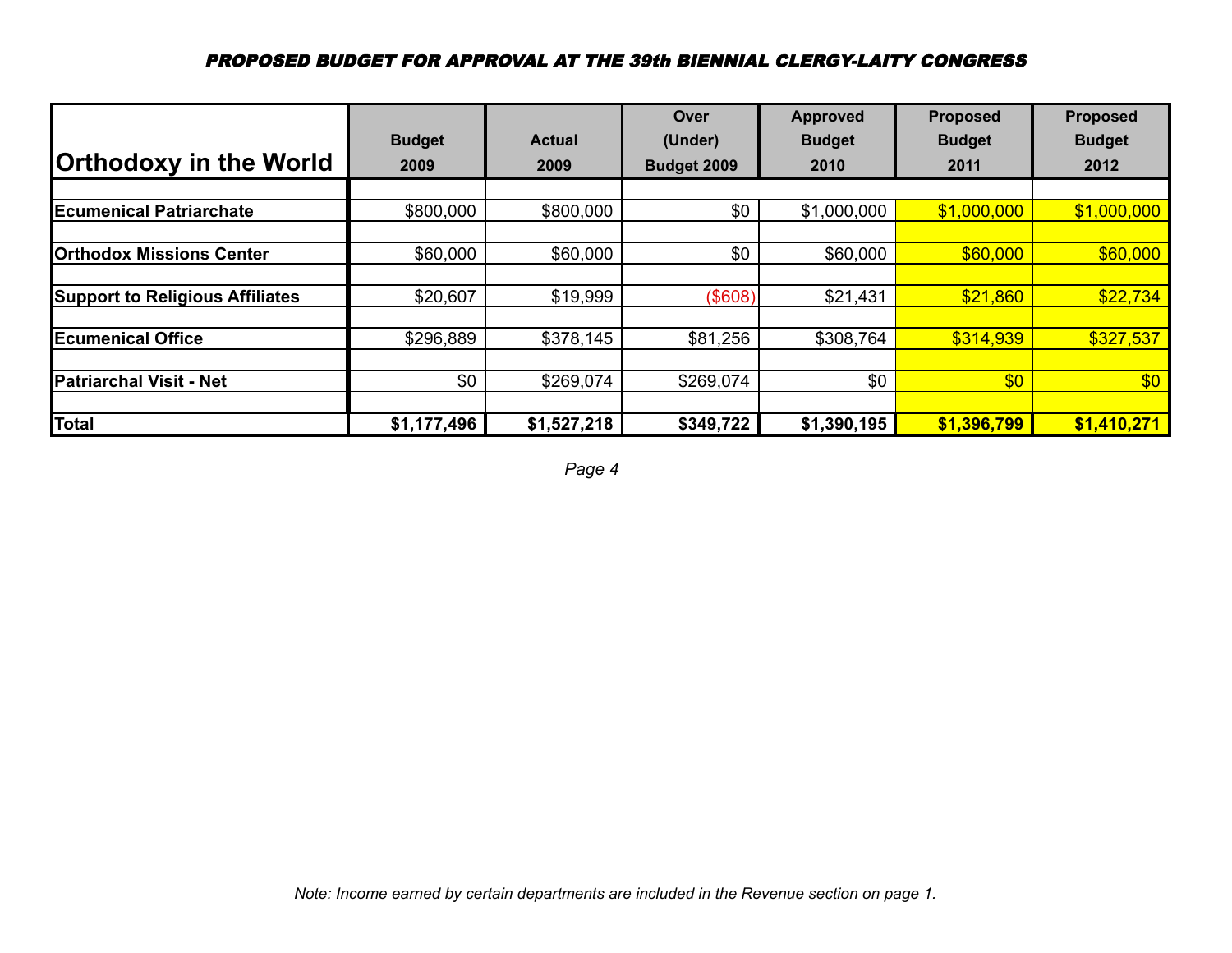|                                          |               |               | Over        | <b>Approved</b> | <b>Proposed</b> | <b>Proposed</b> |
|------------------------------------------|---------------|---------------|-------------|-----------------|-----------------|-----------------|
|                                          | <b>Budget</b> | <b>Actual</b> | (Under)     | <b>Budget</b>   | <b>Budget</b>   | <b>Budget</b>   |
| <b>Communications</b>                    | 2009          | 2009          | Budget 2009 | 2010            | 2011            | 2012            |
|                                          |               |               |             |                 |                 |                 |
| <b>Public Affairs &amp; Relations</b>    | \$157,066     | \$214,736     | \$57,670    | \$163,349       | \$166,616       | \$173,281       |
|                                          |               |               |             |                 |                 |                 |
| <b>Communications</b>                    | \$400,000     | \$608,098     | \$208,098   | \$416,000       | \$424,320       | \$441,293       |
|                                          |               |               |             |                 |                 |                 |
| <b>Resource Materials</b>                | \$0           | \$530         | \$530       | \$0             | \$0             | \$0             |
|                                          |               |               |             |                 |                 |                 |
| <b>Internet Ministries</b>               | \$300,000     | \$346,127     | \$46,127    | \$312,000       | \$318,240       | \$330,970       |
|                                          |               |               |             |                 |                 |                 |
| <b>G.O.</b><br><b>Telecommunications</b> | \$200,000     | \$186,242     | (\$13,758)  | \$208,000       | \$212,160       | \$220,646       |
|                                          |               |               |             |                 |                 |                 |
| <b>Orthodox Observer</b><br>(Note 2)     | \$825,000     | \$889,465     | \$64,465    | \$858,000       | \$875,160       | \$910,166       |
|                                          |               |               |             |                 |                 |                 |
| <b>Total</b>                             | \$1,882,066   | \$2,245,198   | \$363,132   | \$1,957,349     | \$1,996,496     | \$2,076,356     |

*Note 2: Proposed Budgets are based on 8 issues per calendar year 8 issues in the calendar year 2010 and 2012*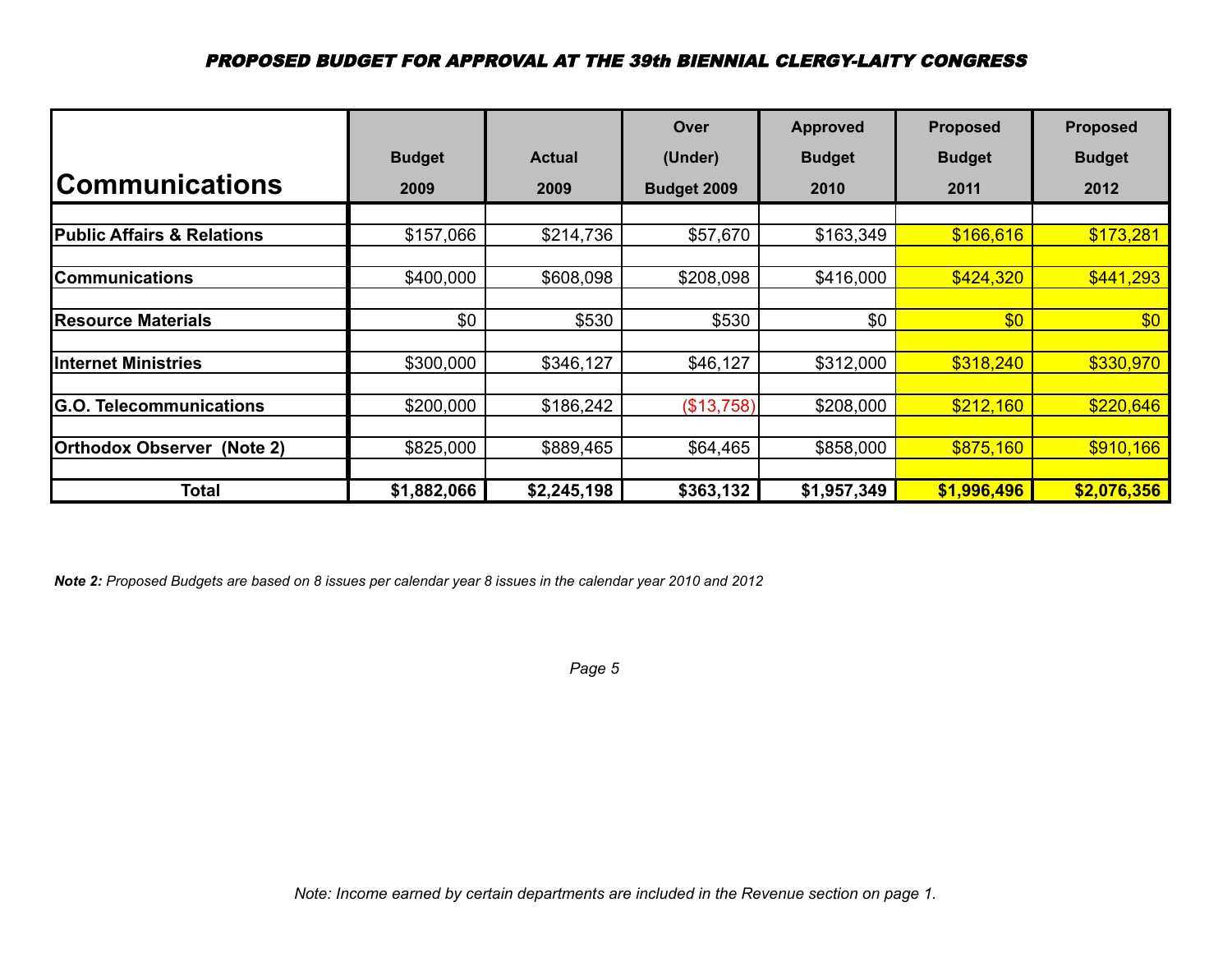|                                            | <b>Budget</b> | <b>Actual</b> | Over<br>(Under) | <b>Approved</b><br><b>Budget</b> | <b>Proposed</b><br><b>Budget</b> | <b>Proposed</b><br><b>Budget</b> |
|--------------------------------------------|---------------|---------------|-----------------|----------------------------------|----------------------------------|----------------------------------|
| <b>Community Services</b>                  | 2009          | 2009          | Budget 2009     | 2010                             | 2011                             | 2012                             |
|                                            |               |               |                 |                                  |                                  |                                  |
| <b>Stewardship Ministry</b>                | \$300,000     | \$334,076     | \$34,076        | \$312,000                        | \$318,240                        | \$330,970                        |
| <b>Department of Philanthropy</b>          | \$195,731     | \$278,775     | \$83,044        | \$203,560                        | \$207,631                        | \$215,936                        |
| <b>Development Office</b>                  | \$275,000     | \$270,225     | (\$4,775)       | \$286,000                        | \$291,720                        | \$303,389                        |
| Outreach & Evangelism                      | \$175,000     | \$147,717     | (\$27,283)      | \$182,000                        | \$185,640                        | \$193,066                        |
| <b>Registry</b>                            | \$112,802     | \$118,687     | \$5,885         | \$117,314                        | \$119,660                        | \$124,447                        |
| <b>Clergy Laity Congress, net</b>          | \$0           | \$0           | \$0             | \$50,000                         | \$0                              | \$50,000                         |
| <b>Archive Center</b>                      | \$130,305     | \$230,955     | \$100,650       | \$135,517                        | \$138,227                        | \$143,756                        |
| <b>Clergy Assistance &amp; Benevolence</b> | \$125,000     | \$163,357     | \$38,357        | \$130,000                        | \$132,600                        | \$137,904                        |
| <b>Family Care Ministries</b>              | \$75,000      | \$29,756      | (\$45,244)      | \$78,000                         | \$79,560                         | \$82,742                         |
| <b>E Commerce - Online Book Store</b>      | \$75,000      | \$151,549     | \$76,549        | \$78,000                         | \$79,560                         | \$82,742                         |
| <b>Church and Society</b>                  | \$0           | \$168,260     | \$168,260       | \$0                              | \$170,000                        | \$175,100                        |
| <b>Total</b>                               | \$1,463,838   | \$1,893,357   | \$429,519       | \$1,572,391                      | \$1,722,839                      | \$1,840,052                      |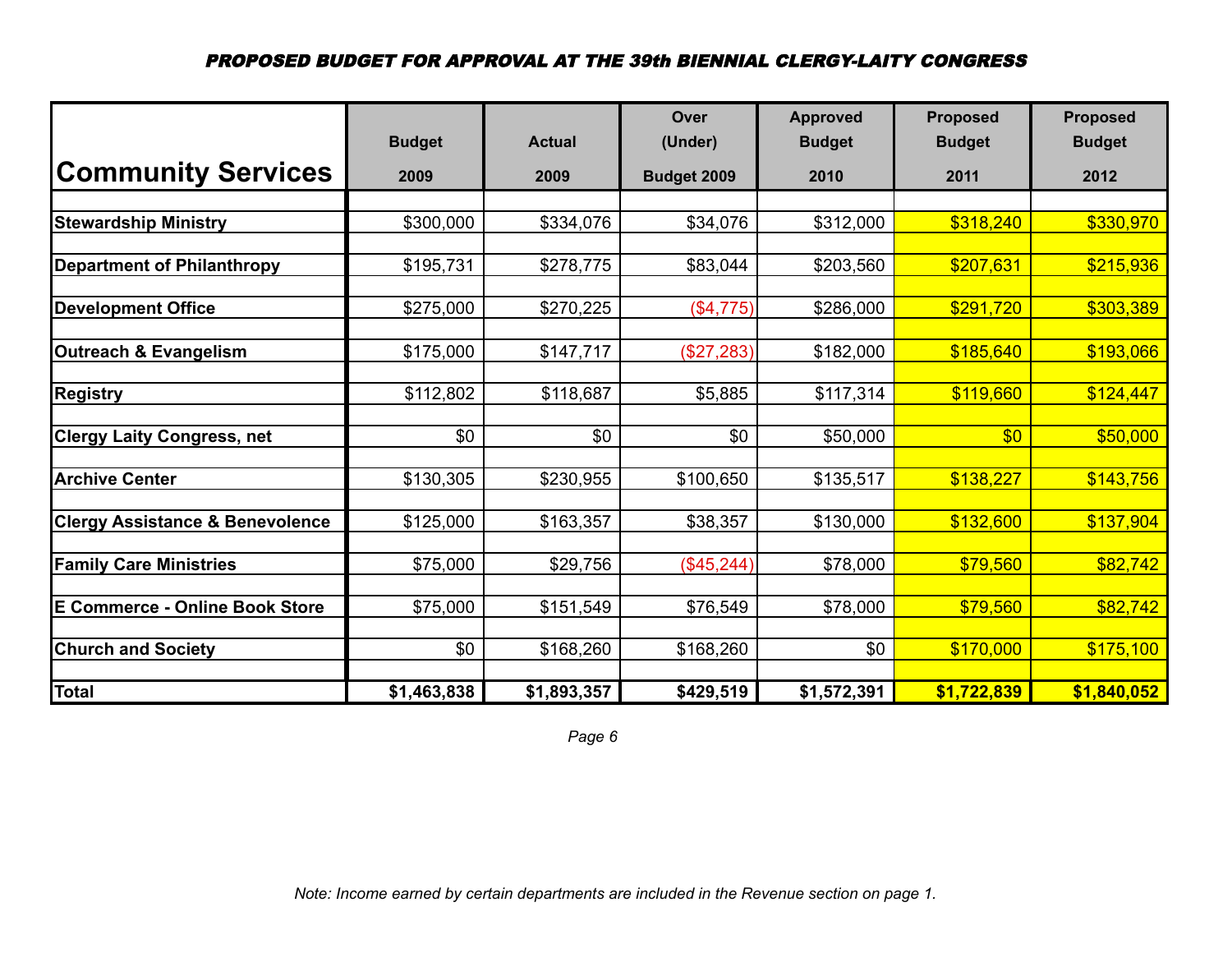|                                      |               |               | Over        | <b>Approved</b> | <b>Proposed</b> | <b>Proposed</b> |
|--------------------------------------|---------------|---------------|-------------|-----------------|-----------------|-----------------|
|                                      | <b>Budget</b> | <b>Actual</b> | (Under)     | <b>Budget</b>   | <b>Budget</b>   | <b>Budget</b>   |
| <b>Administrative Offices</b>        | 2009          | 2009          | Budget 2009 | 2010            | 2011            | 2012            |
|                                      |               |               |             |                 |                 |                 |
| <b>Office of the Archbishop</b>      | \$775,000     | \$792,303     | \$17,303    | \$806,000       | \$822,120       | \$855,005       |
|                                      |               |               |             |                 |                 |                 |
| <b>Office of the Secretariat</b>     | \$230,000     | \$208,931     | (\$21,069)  | \$239,200       | \$243,984       | \$253,743       |
|                                      |               |               |             |                 |                 |                 |
| <b>Department of Correspondence</b>  | \$197,702     | \$209,832     | \$12,130    | \$205,610       | \$209,722       | \$218,111       |
|                                      |               |               |             |                 |                 |                 |
| <b>Office of Administration</b>      | \$400,000     | \$420,394     | \$20,394    | \$416,000       | \$424,320       | \$441,293       |
| <b>Office of the Chancellor</b>      | \$340,000     | \$234,417     | (\$105,583) | \$353,600       | \$360,672       | \$375,099       |
|                                      |               |               |             |                 |                 |                 |
| <b>Department of Finance, net</b>    | \$330,000     | \$323,028     | (\$6,972)   | \$343,200       | \$350,064       | \$364,067       |
|                                      |               |               |             |                 |                 |                 |
| <b>Information Technology</b>        | \$750,000     | \$791,040     | \$41,040    | \$780,000       | \$795,600       | \$827,424       |
| <b>Office of Internal Assessment</b> |               |               |             |                 |                 |                 |
| and Evaluation                       | \$100,000     | \$57,240      | (\$42,760)  | \$100,000       | \$102,000       | \$102,000       |
|                                      |               |               |             |                 |                 |                 |
| <b>Total</b>                         | \$3,122,702   | \$3,037,185   | (\$85,517)  | \$3,243,610     | \$3,308,482     | \$3,436,741     |